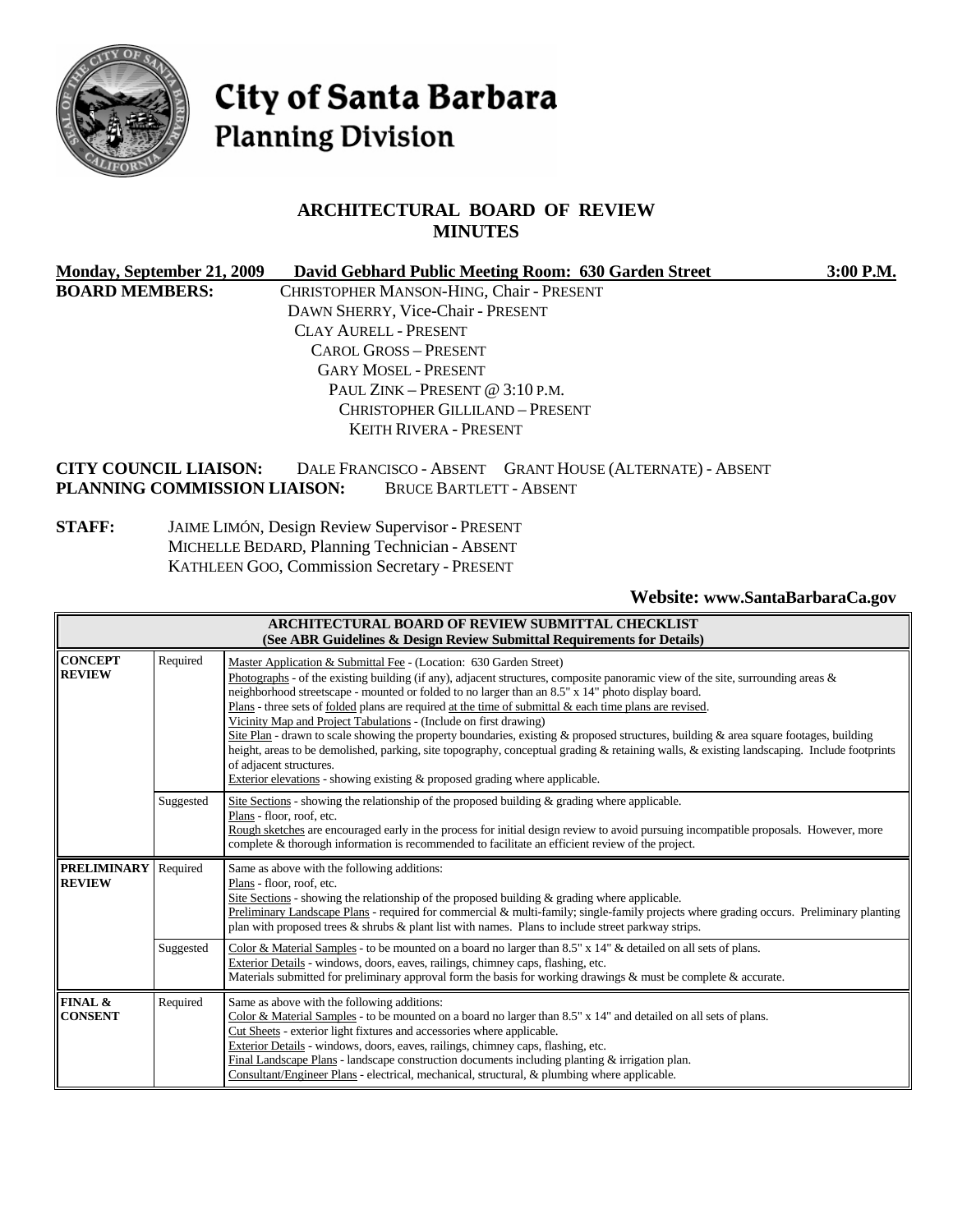#### **PLEASE BE ADVISED**

- The approximate time the project will be reviewed is listed to the left of each item. It is suggested that applicants arrive 15 minutes early. The agenda schedule is subject to change as cancellations occur. Staff will notify applicants of time changes.
- The applicant's presence is required. If an applicant is not present, the item will be postponed indefinitely. If an applicant cancels or postpones an item without providing advance notice, the item will be postponed indefinitely and will not be placed on the following Architectural Board of Review (ABR) agenda. In order to reschedule the item for review, a rescheduling fee will be paid and the applicant must fill out and file a Supplemental Application Form at 630 Garden Street (Community Development Department) in addition to submitting appropriate plans.
- All approvals made by the ABR are based on compliance with Municipal Code Chapter 22.68 and with adopted ABR guidelines. Some agenda items have received a mailed notice and are subject to a public hearing.
- The ABR may grant an approval for any project scheduled on the agenda if sufficient information has been provided and no other discretionary review is required. Substitution of plans is not allowed, if revised plans differing from the submittal sets are brought to the meeting, motions for preliminary or final approval will be contingent upon staff review for code compliance.
- The Board may refer items to the Consent Calendar for Preliminary and Final Architectural Board of Review approval.
- Concept review comments are valid for one year. A Preliminary approval is valid for one year from the date of the approval unless a time extension has been granted. A Final approval is valid for two years from the date of final action unless a time extension has been granted or a Building Permit has been issued.
- Decisions of the ABR may be appealed to the City Council. For further information on appeals, contact the Planning Division Staff or the City Clerk's office. Appeals must be in writing and must be filed with the City Clerk at City Hall, 735 Anacapa St. within ten (10) calendar days of the meeting at which the Board took action or rendered its decision.
- **AMERICANS WITH DISABILITIES ACT:** In compliance with the Americans with Disabilities Act, if you need special assistance to gain access to, comment at, or participate in this meeting, please contact the Planning Division at 805-564-5470. If possible, notification at least 48 hours prior to the meeting will enable the City to make reasonable arrangements in most cases.
- **AGENDAS, MINUTES and REPORTS**: Copies of all documents relating to agenda items are available for review at 630 Garden St. and agendas and minutes are posted online at [www.SantaBarbaraCa.gov/](http://www.santabarbaraca.gov/)abr. **Materials related to an item on this agenda submitted to the ABR after distribution of the agenda packet are available for public inspection in the Community Development Department located at 630 Garden St., during normal business hours.** If you have any questions or wish to review the plans, please contact Michelle Bedard, at (805) 564-5470 between the hours of 8:30 a.m. to 4:00 p.m., Monday through Thursday, and every other Friday, or by email at [mbedard@santabarbaraca.gov](mailto:mbedard@santabarbaraca.gov). Please check our website under City Calendar to verify closure dates.

#### **LICENSING ADVISORY:**

The Business and Professions Code of the State of California and the Municipal Code of the city of Santa Barbara restrict preparation of plans for certain project types to licensed professionals. Applicants are encouraged to consult with Building and Safety Staff or Planning Staff to verify requirements for their specific projects.

Unlicensed persons are limited to the preparation of plans for:

- $\triangleright$  Single or multiple family dwellings not to exceed four (4) units per lot, of wood frame construction, and not more than two stories and basement in height;
- ¾ Non-structural changes to storefronts; and,
- $\blacktriangleright$  Landscaping for single-family dwellings, or projects consisting solely of landscaping of not more than 5,000 square feet.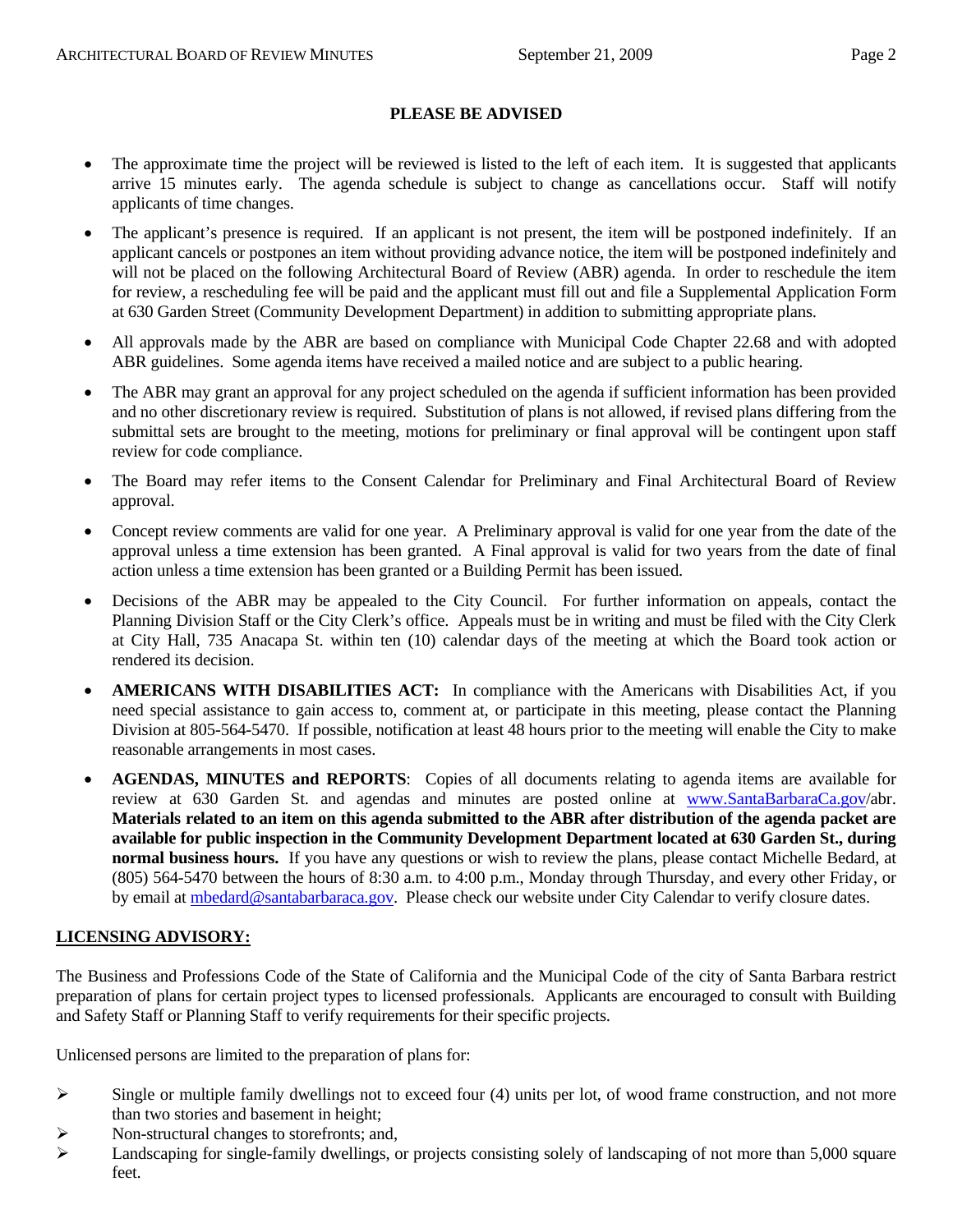### **NOTICE:**

- 1. That on Thursday, September 17, 2009 at 4:00 p.m., this Agenda was duly posted on the indoor and outdoor bulletin boards at the Community Development Department, 630 Garden Street, and online at [www.SantaBarbaraCa.gov/abr.](http://www.santabarbaraca.gov/abr)
- 2. This regular meeting of the Architectural Board of Review will be broadcast live on City TV-18, or on your computer via <http://www.santabarbaraca.gov/Government/Video/> and then clicking City TV-18 Live Broadcast. City TV-18 will also rebroadcast this meeting in its entirety on Wednesday at 8:00 a.m. on Channel 18. An archived video copy of this meeting will be viewable on computers with high speed internet access the following Wednesday at [www.santabarbaraca.gov/abr](http://www.santabarbaraca.gov/abr) and then clicking *Online Meetings.*

## **CALL TO ORDER.**

The Full Board meeting was called to order at 3:00 p.m.

## **ROLL CALL:**

| Members present: | Manson-Hing, Sherry, Mosel, Zink (present @ 3:10 p.m.), Gross, Aurell, Rivera, and<br>Gilliland. |
|------------------|--------------------------------------------------------------------------------------------------|
| Members absent:  | None.                                                                                            |
| Staff present:   | Limón and Goo.                                                                                   |

#### **GENERAL BUSINESS:**

A. Public Comment:

No public comment.

- B. Approval of Minutes:
	- Motion: Approval of the minutes of the Architectural Board of Review meeting of **September 8, 2009**, as amended. Action: Sherry/Aurell, 6/0/1. Motion carried. (Sherry abstained from Item 2, Zink absent).
- C. Consent Calendar:

#### **The September 14, 2009, Consent Calendar was cancelled.**

- Motion: Ratify the Consent Calendar of **September 21, 2009**. The Consent Calendar was reviewed by **Clay Aurell,** with additional landscaping review for Items A, B, F, and G by **Carol Gross**. Action: Aurell/Gilliland, 7/0/0. Motion carried. (Zink absent).
- D. Announcements, requests by applicants for continuances and withdrawals, future agenda items, and appeals.

None.

E. Subcommittee Reports.

None.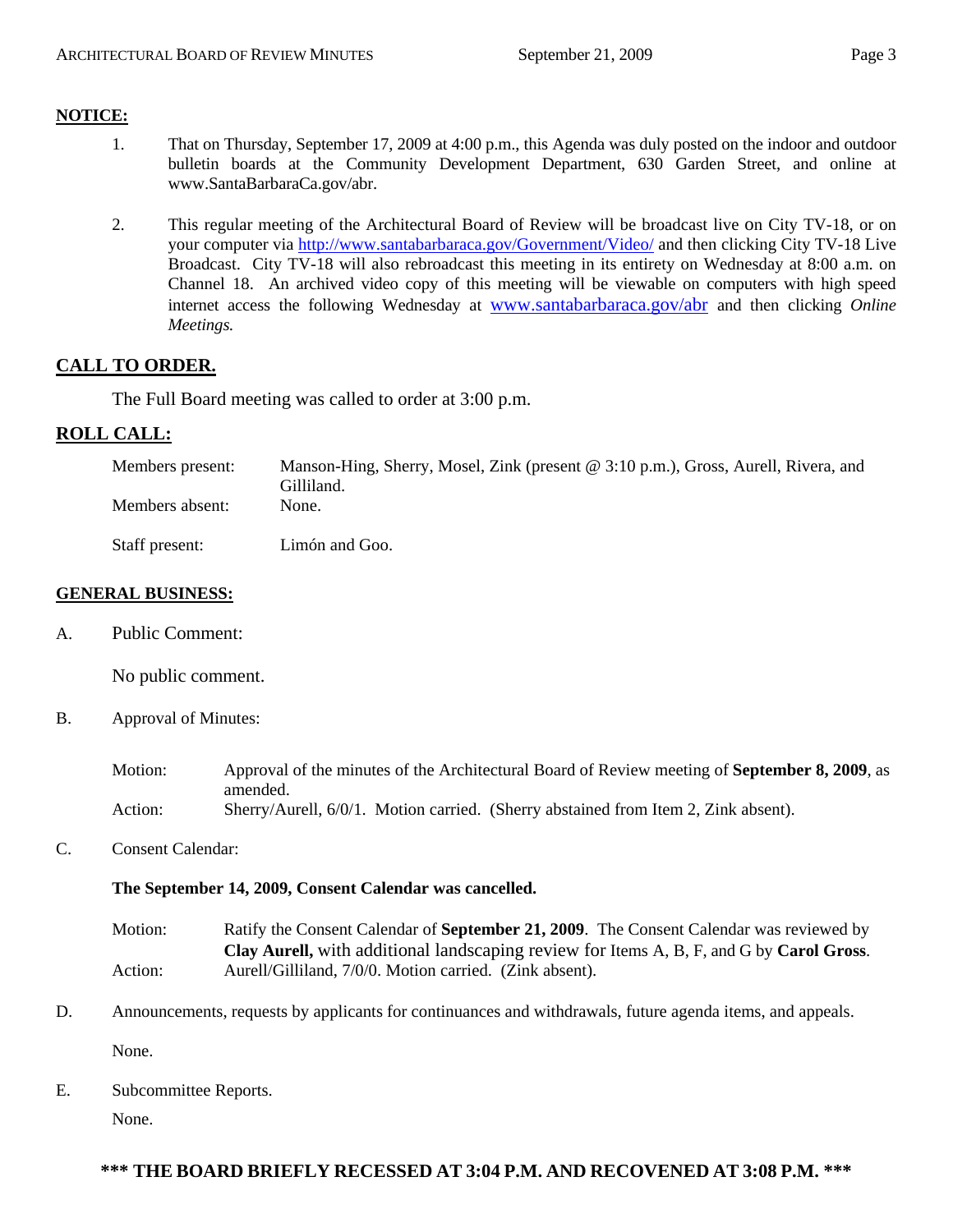# **PRELIMINARY REVIEW**

# **1.** 5 S NOPAL ST M-1 Zone

 Assessor's Parcel Number: 017-163-006 Application Number: MST2009-00075 Owner: Martin Anguiano Applicant: Peter Kretzu Designer: Richele Mailand

(A proposal for a new 1,920 square foot manufactured Rockford Steel commercial warehouse/storage building on an existing 4,400 square foot vacant lot. The proposal includes four new on-site parking spaces and site landscaping. The project requires Development Plan Approval Findings by the Architectural Board of Review for the allocation of 1,920 square feet of new Measure E square footage.)

# **(Project requires Development Plan Approval Findings.)**

(3:08)

Present: Richele Mailand, Designer; and Peter Kretzu, Applicant.

Public comment opened at 3:16 p.m. As no one wished to speak, public comment was closed.

An opposition letter from Paula Westbury was acknowledged by the Board.

#### **Motion: Preliminary Approval and Final Approval with conditions:**

- 1) The Board made the Development Plan Approval findings as stated in the memorandum dated September 21, 2009.
- 2) Relocate the south elevation down spout to the east elevation.
- 3) Replace the DG paving with permeable pavers.
- 4) The proposed trim color is acceptable.
- 5) Earth-tone colored pavers are preferable.

LANDSCAPING:

- 1) Replace the mimulous plantings with the suggested Pittesporum Tobira "Wheelers Dwarf" (compact variety) plantings.
- Action: Sherry/Mosel, 8/0/0. Motion carried.

#### **\*\*\* THE BOARD BRIEFLY RECESSED AT 3:27 P.M. AND RECOVENED AT 3:34 P.M. \*\*\***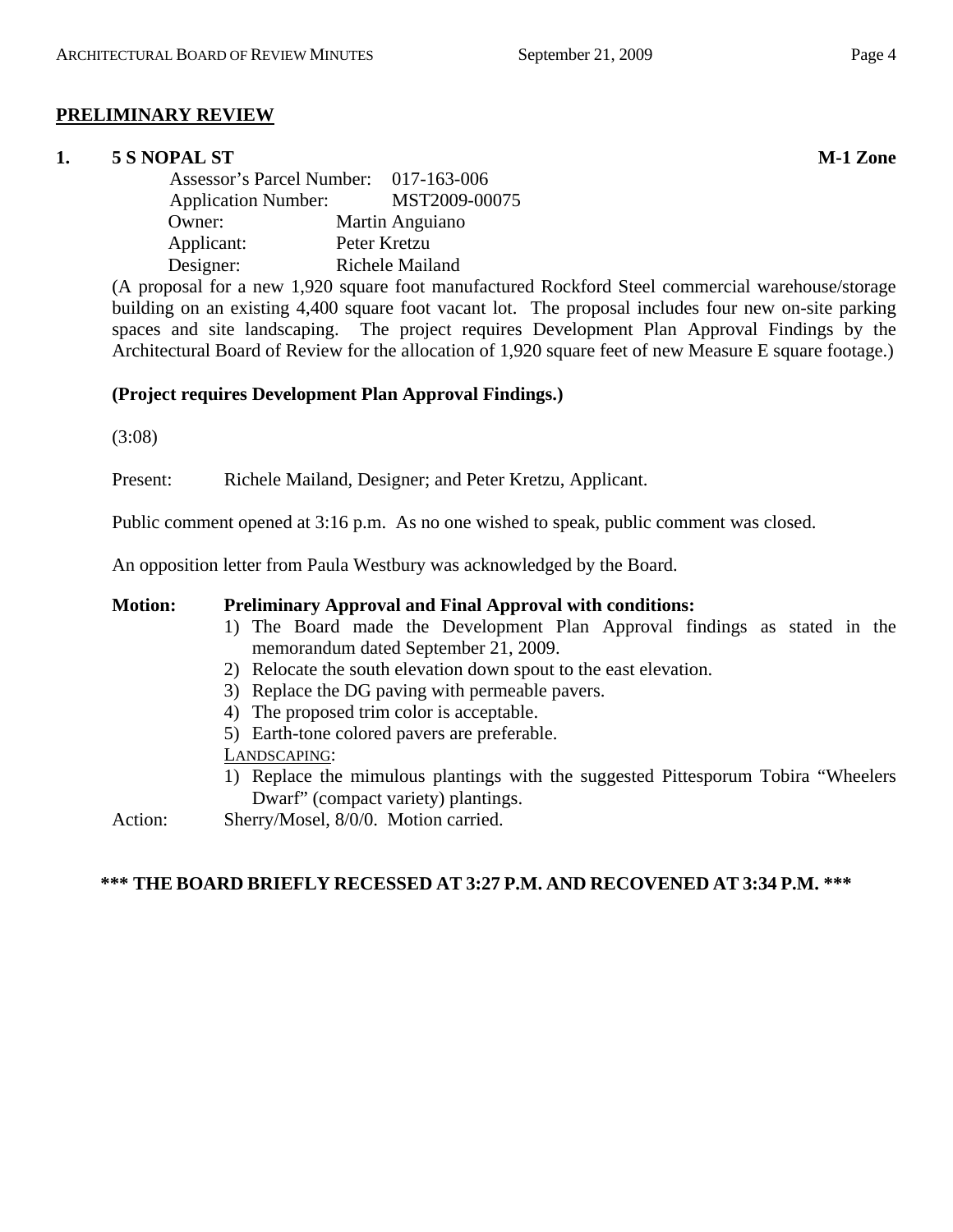# **CONCEPT REVIEW - CONTINUED ITEM**

### **2. 130 S ALISOS ST R-3 Zone**

| Assessor's Parcel Number: 017-212-014 |                                   |
|---------------------------------------|-----------------------------------|
| <b>Application Number:</b>            | MST2008-00587                     |
| Owner:                                | St. George Edward Revocable Trust |
| Applicant:                            | <b>Steve Walton</b>               |
| Architect:                            | Eric Swenemson                    |

(Proposal to construct a new 1,245 square foot residential unit and five new two-car garages (2,192 square feet) on a 16,686 square foot parcel. The proposal includes a total of 409 square feet in additions to three of the four existing residential units. The application will result in a total of five two-bedroom residential units ranging between 825 and 1,245 square feet. The proposal includes the demolition of the existing four-car carport and a 116 square foot laundry structure, a total of 20 cubic yards of grading, The removal and/or relocation of 16 trees (ranging 5 to 12 inches in diameter), 13 new trees, and a new 3.5 foot tall split rail fence along Alisos St.)

## **(Second Concept Review. Comments only; project requires Environmental Assessment.)**

(3:34)

Present: Eric Swenemson, Designer; and Chuck McClure, Landscape Architect.

Public comment opened at 3:51 p.m. As no one wished to speak, public comment was closed.

An opposition letter from Paula Westbury was acknowledged by the Board.

#### **Motion: Continued indefinitely to Full Board with comments:**

- 1) Regarding Building #1, study redesigning the entry to Unit #5 to have a stronger neighborhood feel to the street.
- 2) Study rear elevation of Building #1.
- 3) Eliminate the cantilever and continue the wood siding (where the plaster is currently proposed).
- 4) Study the size of the garage doors on the plans as the Board would prefer 16 feet.
- 5) Study the wing walls of the garage to review if they are necessary.
- 6) Study the discussed architectural elements, distancing between the posts, and add detailing on Building #1.

#### LANDSCAPING:

- 1) Incorporate the turn of the fence at the corner.
- 2) Incorporate a trash screening element.
- 3) Resolve the conflicting tree alignment.
- 4) Find an alternative substitute for the tree at the driveway.
- 5) Substitute the driveway flat rock with an alternative material at the hardscape.

Action: Zink/Sherry, 7/0/1. Motion carried. (Aurell abstained).

Staff Notes: Applicant was directed to find a way to bring all the proposed elements in harmony, including the previously acceptable garage structure by simplifying some key elements and details.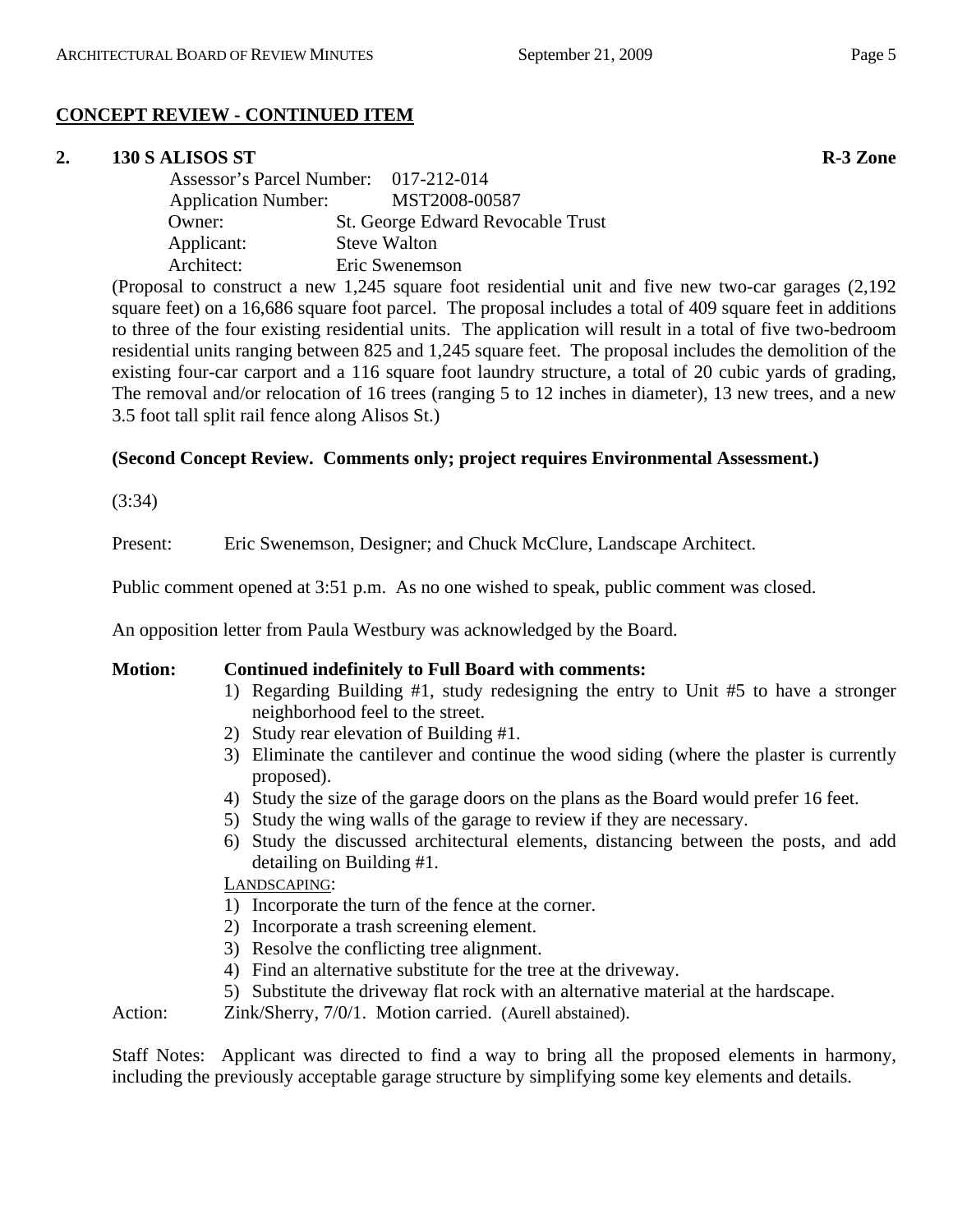## **PRELIMINARY REVIEW**

#### **3.** 124 LOS AGUAJES AVE R-4/SD-3 Zone

| Assessor's Parcel Number: 033-041-007 |                     |
|---------------------------------------|---------------------|
| <b>Application Number:</b>            | MST2004-00725       |
| Owner:                                | Mark Edwards        |
| Architect:                            | Peter Ehlen         |
| Agent:                                | Fermina Murray      |
| Agent:                                | <b>Compass Rose</b> |

(Proposal to demolish an existing 887 square foot single-family residence and 400 square foot garage and construct three new residential condominiums consisting of two one-bedroom units (1,318 and 1,090 s.f.) and one two-bedroom unit (1,448 s.f.). The project will result in a three-story 3,856 square foot structure with 1,143 square feet in garages on a 6,000 square foot lot located in the Non-Appealable Jurisdiction of the Coastal Zone. A design waiver is requested to allow a garage to be located within three feet of the interior property line. The project received Planning Commission Approval on 9/3/09 for a Tentative Subdivision Map, Coastal Development Permit, and requested zoning modification to allow an encroachment into the required front setback (Resolution No. 033-09).)

#### **(Project requires compliance with Planning Commission Resolution No. 033-09. Preliminary Approval is requested.)**

(4:24)

Present: Peter Ehlen, Architect; David Black, Landscape Architect; Mark Edwards, Owner; and Suzanne Riegle, Assistant Planner.

Public comment opened at 4:39 p.m. As no one wished to speak, public comment was closed.

An opposition letter from Paula Westbury was acknowledged by the Board.

# **Motion: Preliminary Approval with conditions:**  1) Study development of the proposed water feature (including width); refine the material color palette and study the contrast of the proposed material. 2) The Board confirmed the previous ABR approved setback waiver for the garage and thereby confirmed the acceptance of the garage location on the interior property line. Action: Rivera/Zink, 6/2/0. Motion carried. (Manson-Hing/Mosel opposed).

#### **ADJOURNMENT:**

**The Full Board meeting adjourned at 4:43 p.m.**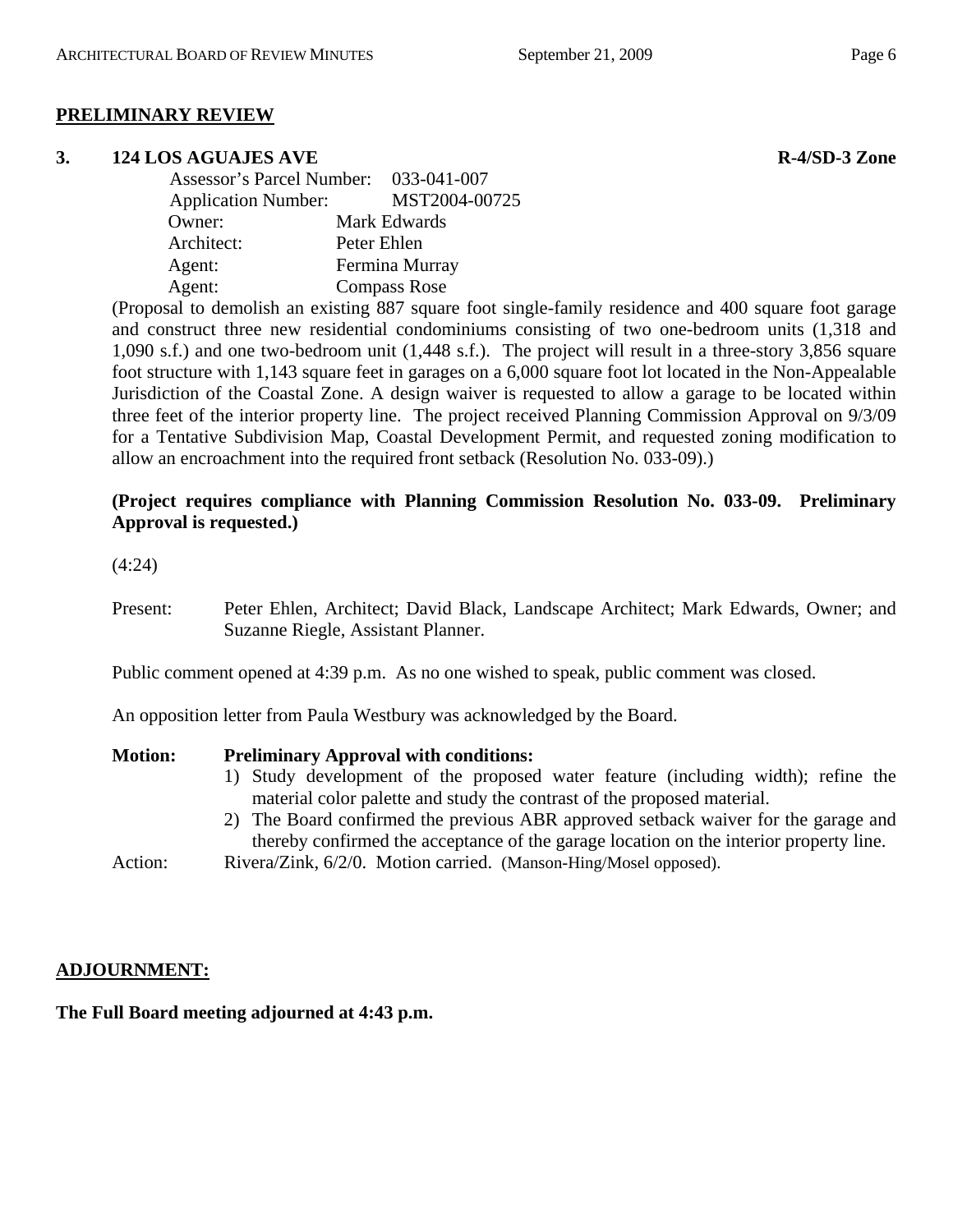### **CONSENT CALENDAR**

#### **REVIEW AFTER FINAL**

#### **A. 560 ARROYO AVE E-1 Zone**

| Assessor's Parcel Number:<br>035-241-020    |
|---------------------------------------------|
| MST2003-00822<br><b>Application Number:</b> |
| Eric and Eve-Martee Andresen                |
| William La Voie                             |
|                                             |

(Proposal for additions to an existing two-story 1,774 square foot single-family residence on an 8,500 square foot lot in the Hillside Design District. The additions consist of enclosure of the existing 380 square foot porch, a 278 square foot basement addition, 152 square feet of deck additions, and improvements to retaining walls and a new 210 square foot carport.)

### **(Review After Final for alterations to the retaining wall and revised landscaping at the retaining wall on the east elevation.)**

### **Approval as submitted of Review After Final**.

### **REVIEW AFTER FINAL**

#### **B.** 630 BATH ST R-4 Zone

Assessor's Parcel Number: 037-121-020 Application Number: MST2008-00120 Owner: Housing Authority/City of Santa Barbara Architect: Thomas Moore Landscape Architect: David Black

(This is a revised project for a Review After Final for proposed alterations to include 595 cubic yards of grading (imported fill) to comply with the base flood elevation requirements, the addition of new retaining walls along Ortega Street, new stairs and ramps, and the relocation of the trash enclosure and accessible parking spaces. The original proposal, which received final approval by ABR on 5/4/09, includes the construction of two one-bedroom apartments totaling 1,477 square feet in a one-story duplex configuration on an existing 13,200 square foot lot. The lot is currently developed with four three-bedroom apartments designed in two, two-story duplexes which total 4,740 square feet. The proposal will result in a total of 6 residential apartments to total 6,217 square feet and include 6 existing uncovered parking spaces. No alterations are proposed for the existing units. This is a Housing Authority project and all units will be maintained as apartments in the affordable apartments housing stock.)

**(Review After Final to raise the building base flood elevation, the addition of new retaining walls, stairs, and ramps, and relocate the trash and accessible parking spaces, and revised landscaping.)** 

An opposition letter from Paula Westbury was acknowledged.

**Approval as submitted of Review After Final of landscaping. Continued one week for architecture**.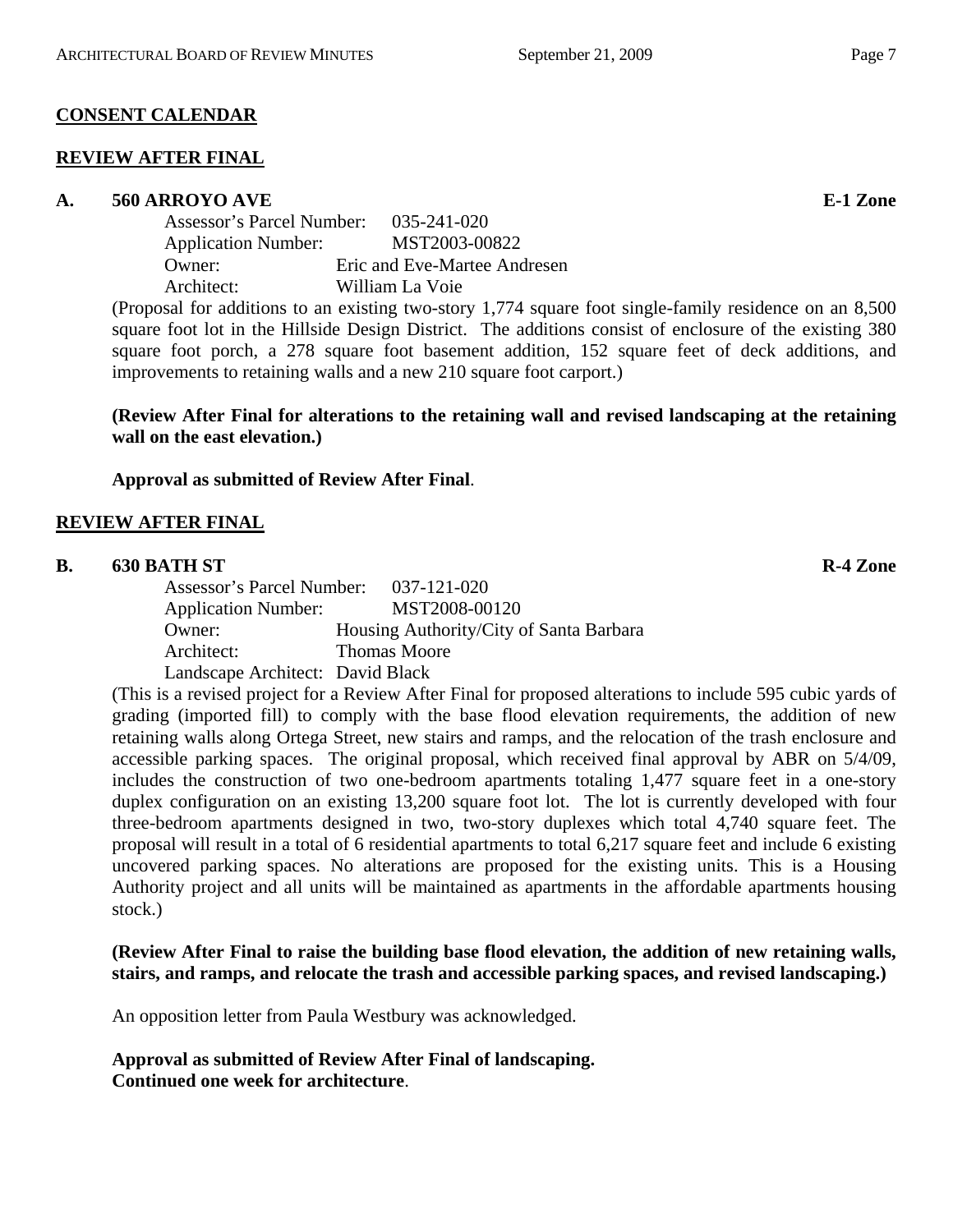### **REVIEW AFTER FINAL**

#### **C.** 3427 SEA LEDGE LN **A-1/SD-3** Zone

Assessor's Parcel Number: 047-082-009 Application Number: MST2006-00092 Owner: Leon and Joyce Lunt Architect: Roteman, Eberhard & Associates Applicant: Bob Price Roteman Architects

(This is a revised project description. The proposal consists of the demolition of the existing 460 square foot attached two-car garage and 1,218 square feet of the existing residence in preparation for a remodel and two-story addition including 1,551 square feet for the first floor, 1,016 square for the second floor, a new 612 square foot basement and a new 540 square foot attached two-car garage for a net increase of 2,041 square feet all on a 32,189 square foot A-1/SD-3 zoned lot in the Hillside Design District and the Appealable Jurisdiction of the Coastal Zone. The project site is currently developed with a 2,954 square foot one-story single-family residence with an attached 460 square foot two-car garage. The proposal also includes resurfacing the existing 565 square foot deck and replacement of the guardrail, replacement of a retaining wall and the replacement of the existing septic system and drywells. When the project is complete, the development on the site will consist of a 5,455 square foot two-story residence which includes the 612 square foot basement and a 540 square foot attached two-car garage. Project Received Planning Commission Approval on 9/6/07 (Resolution No. 034-07).)

**(Review After Final for a pervious paving material at the guest parking space in lieu of decomposed granite; operable windows at the upper level above the entry on the north elevation in lieu of fixed windows, and a single-ply roofing material in lieu of a standing-seam metal roofing material.)** 

An opposition letter from Paula Westbury was acknowledged.

**Continued one week with the comment for the applicant to consider other revised roofing material.** 

#### **CONTINUED ITEM**

**D.** 710 OLIVE ST R-3 Zone

| Assessor's Parcel Number: 031-101-023 |                                         |
|---------------------------------------|-----------------------------------------|
| <b>Application Number:</b>            | MST2009-00383                           |
| Owner:                                | Housing Authority/City of Santa Barbara |
| Architect:                            | Dwight Gregory, AIA                     |
| Engineer:                             | Kevin Vandervort                        |

(Proposal to demolish two existing trash enclosures and construct two new trash enclosures with a trellis above each enclosure. The proposal also includes 108 square of new sidewalk and the relocation of an existing light fixture at the trash enclosure accessed from Olive Street. The property is currently developed with 24 affordable multi-family residential apartments on a 1.6 acre lot.)

#### **(Action may be taken if sufficient information is provided.)**

An opposition letter from Paula Westbury was acknowledged.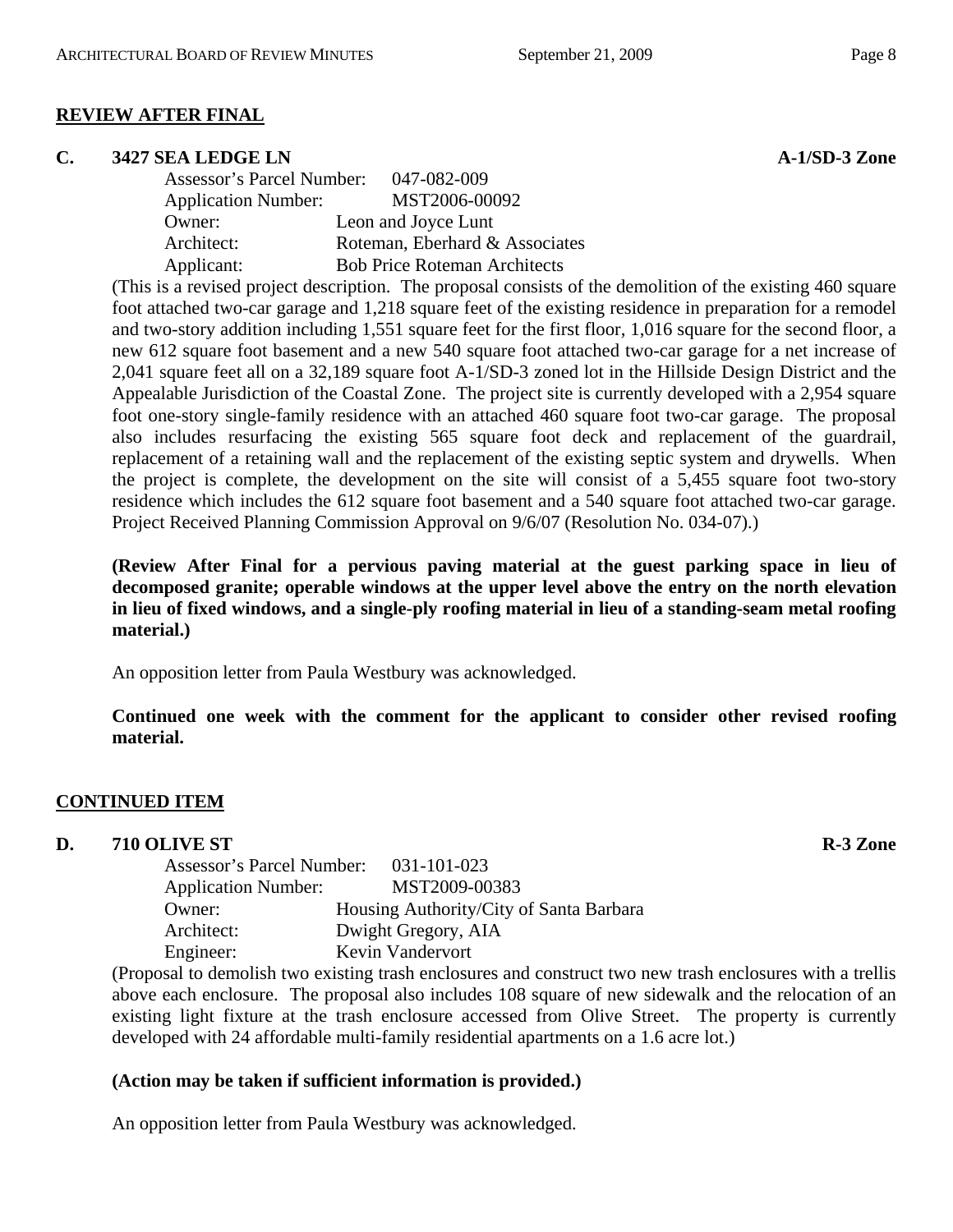# **Final Approval with conditions:**

- **1.** Applicant to eliminate wall step.
- **2.** Proposed post can be either:
	- **a)** 6" X 6" tube steel with finish to match the trellis; or
	- **b)** 4" X 4" tube steel with wood wrap.
- **3.** Applicant to check with the City Arborist regarding the proposed Italian Stone Pine.

# **NEW ITEM**

# **E. 1934 ELISE WAY R-2/SD-3 Zone**

| Assessor's Parcel Number:  | 045-015-017                             |
|----------------------------|-----------------------------------------|
| <b>Application Number:</b> | MST2009-00413                           |
| Owner:                     | Housing Authority/City of Santa Barbara |
| Architect:                 | Dwight Gregory, AIA                     |

(Proposal for a partial demolition and 103 square foot addition to the existing trash enclosure and the construction of a trellis above the proposed new trash enclosure. The property is currently developed with 16 affordable multi-family residential units and 32 parking spaces on an existing 1.44 acre lot in the Non-Appealable jurisdiction of the Coastal Zone. No changes to the existing residential units or parking configuration are proposed. The project will not result in any grading, loss of trees, or alterations to the existing site drainage.)

# **(Action may be taken if sufficient information is provided.)**

An opposition letter from Paula Westbury was acknowledged.

# **Final Approval with conditions:**

- **1.** Applicant to eliminate wall step.
- **2.** Proposed post can be either:
	- **a)** 6" X 6" tube steel with finish to match the trellis; or
	- **b)** 4" X 4" tube steel with wood wrap.
- **3.** Applicant to check with the City Arborist regarding the proposed Italian Stone Pine.

# **NEW ITEM**

# **F. 202 E HALEY ST C-M Zone**

| Assessor's Parcel Number:  | 031-272-001         |
|----------------------------|---------------------|
| <b>Application Number:</b> | MST2009-00386       |
| Owner:                     | Sobhani Trust       |
| Engineer:                  | Sobhani Engineering |
| <b>Business Name:</b>      | The Tent Merchant   |
|                            |                     |

(Proposal for two 8' x 20' storage containers totaling 320 square feet on a 12,000 square foot commercial lot. The proposal also includes painting the existing buildings on site, new 6 foot black vinyl perimeter fencing for a total of 220 linear feet, three 26 linear foot sliding gates and site landscaping. Eight existing parking spaces to remain. The proposal will abate ENF2009-00948.)

# **(Action may be taken if sufficient information is provided.)**

An opposition letter from Paula Westbury was acknowledged.